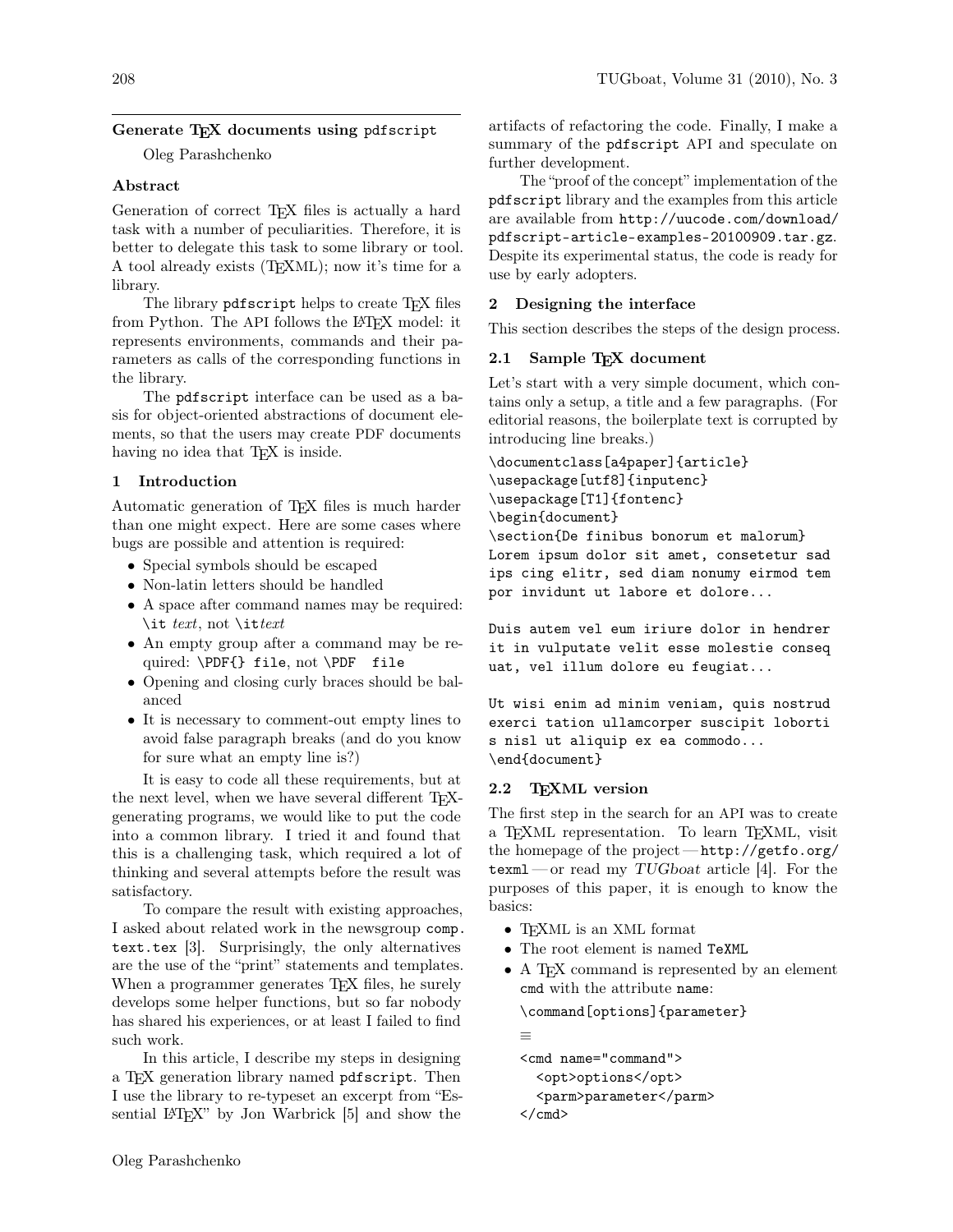- If a command or an environment has options or parameters, they are represented by elements opt and parm, as in the example above.
- An environment is represented by an element env with the attribute name:

```
\begin{itemize}
...
\end{itemize}
≡
<env name="itemize">
  ...
```
</env>

This knowledge is enough to rewrite the sample document in the T<sub>E</sub>XML format:

<TeXML>

```
<cmd name="documentclass">
    <opt>a4paper</opt><parm>article</parm>
  \langle / cmd\rangle<cmd name="usepackage">
    <opt>utf8</opt><parm>inputenc</parm>
  \langle / cmd\rangle<cmd name="usepackage">
    <opt>T1</opt><parm>fontenc</parm>
  \langle/cmd\rangle<env name="document">
    <cmd name="section">
      <parm>De finibus bonorum et..</parm>
    \langle/cmd\rangle<TeXML>Lorem ipsum dolor sit amet, con
      setetur sadipscing elitr, sed diam n
      onumy eirmod tempor invidunt ut l...
    </TeXML>
    <cmd name="par"/>
    <TeXML>Duis autem vel eum iriure dolor
      in hendrerit in vulputate velit esse
      molestie consequat, vel illum dol...
    </TeXML>
    <cmd name="par"/>
    <TeXML>Ut wisi enim ad minim veniam, q
      uis nostrud exerci tation ullamcorpe
      r suscipit lobortis nisl ut aliip...
    </TeXML>
  \langle/env\rangle</TeXML>
```
The rewriting process is mostly straightforward, but two points require additional comments.

First, the use of the element TeXML not only as the root, but also as a container for the text. It is needed here only to satisfy my XML-related experience, which recommends avoiding mixing text and elements without a reason.

Second, in the T<sub>EX</sub> version, the empty lines give implicit  $\parrow$  commands, while T<sub>E</sub>XML version uses

par directly. It is possible to generate empty lines, but this is bad style when using TEXML. And by the way, I dislike the version with par too. In my documents I prefer to wrap paragraphs to environments and hide \par in the environment definitions.

## 2.3 Direct Python counterpart of the T<sub>F</sub>XML version

The T<sub>E</sub>XML version has structured the document, and now it is easy to re-write it in Python:

```
import pdfscript
from pdfscript import opt, parm
doc = pdfscript.newdoc()
doc.cmd('documentclass',
  opt('a4paper'), parm('article'))
doc.cmd('usepackage',
  opt('utf8'), parm('inputenc'))
doc.cmd('usepackage',
  opt('T1'), parm('fontenc'))
indoc = doc.env('document')
indoc.cmd('section',
  parm('De finibus bonorum et malorum'))
indoc.text('Lorem ipsum dolor sit amet, co
  nsetetur sadipscing elitr, sed diam...')
indoc.cmd('par')
indoc.text('Duis autem vel eum iriure dolo
  r in hendrerit in vulputate velit e...')
indoc.cmd('par')
indoc.text('Ut wisi enim ad minim veniam,
  quis nostrud exerci tation ullamcor...')
h = open('30_direct.text'), 'w')
doc.get_root().writexml(h)
h.close()
```
The first line instructs Python to load the library pdfscript, the second line allows using the short names opt and parm instead of the fully qualified pdfscript.opt and pdfscript.parm.

Then we create a document and put the commands and the environment into it. The content of the article is put inside the environment document by attaching the commands to the variable indoc, which is associated with the environment.

Finally, we get the root node of the constructed XML document and save it into the file.

#### 2.4 Improved Python code

Immediate exprerience with the code above suggests the following improvements:

- In the most cases, the arguments of cmd are the parameters for the command, therefore it is logical to make parm calls implicit.
- Instead of cmd('name', ...) or env('name',  $\ldots$ ), the alias name('...') looks better.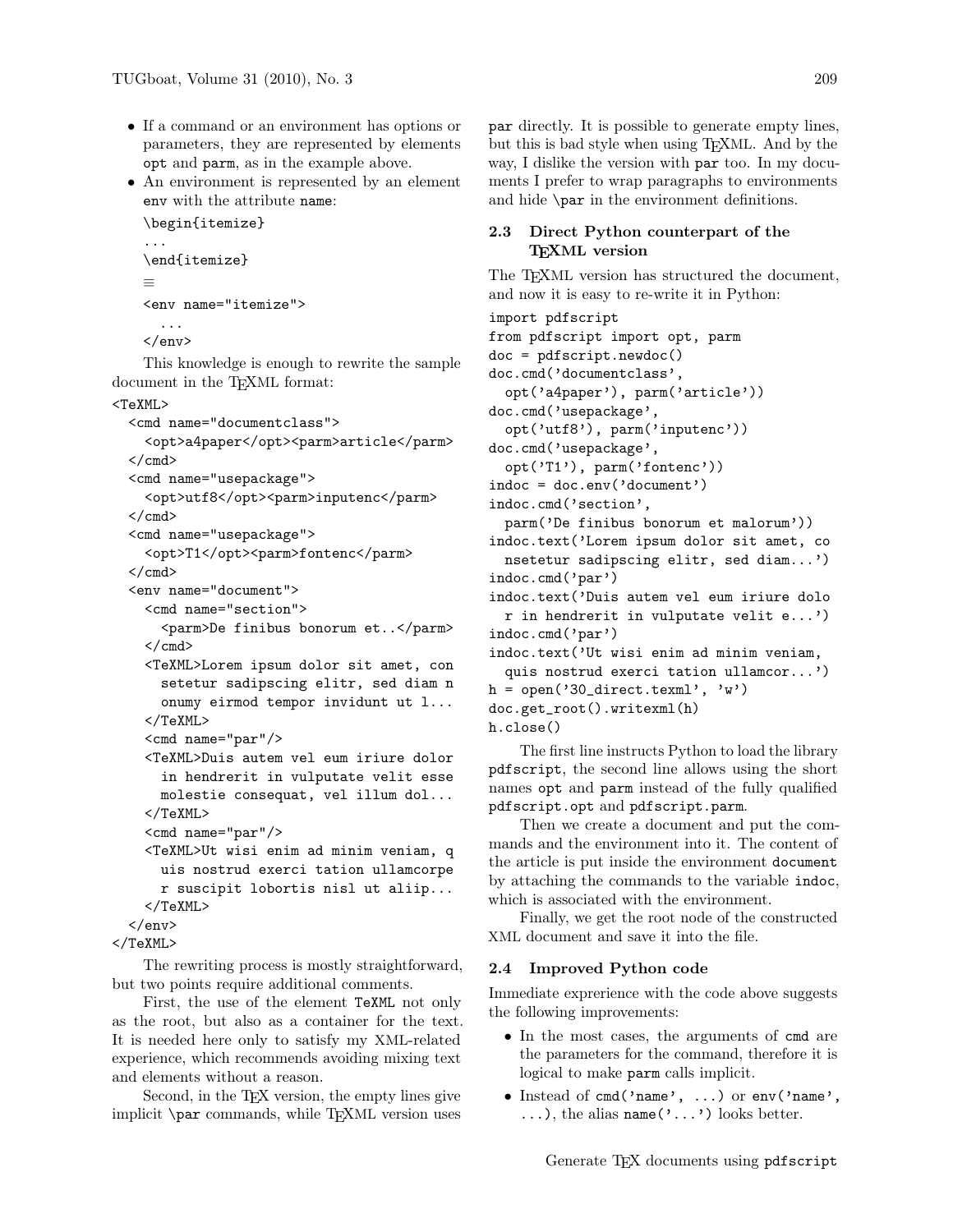• The functions could accept more than one argument.

Implementing these ideas, we get the following Python code:

```
import pdfscript
```

```
from pdfscript import opt, par
doc = pdfscript.newdoc()
doc.documentclass(opt('a4paper'), 'article')
doc.usepackage(opt('utf8'), 'inputenc')
doc.usepackage(opt('T1'), 'fontenc')
indoc = doc.document()indoc.section('De finibus bonorum et ...')
indoc.add('Lorem ipsum dolor sit amet, con
  setetur sadipscing elitr, se...', par())
indoc.add('Duis autem vel eum iriure dolor
  in hendrerit in vulputate ve..., par()indoc.text('Ut wisi enim ad minim veniam,
  quis nostrud exerci tation u...', par())
h = open('50\_final.text]), 'w')
doc.get_root().writexml(h)
```

```
h.close()
```
## 3 Observations on a real world example

To test if the pdfscript library is powerful enough, I tried to reproduce some real life LAT<sub>EX</sub> with it. After wandering in the doc directory on CTAN, I decided to re-typeset the document "Essential LATEX" [\[5\]](#page-4-1). Surprisingly, the task was challenging. Even though the LATEX code contained little markup, it was enough to clutter the Python counterpart. To introduce clarity to the code, a redesign was required.

After some thought, the definition of the notion "clarity" became ambitious: a programmer who has never heard of LATEX should understand each line of the code. This approach produced a few artifacts:

- Python document classes
- Python macros
- Python active strings

# 3.1 Python Document Class

Let's consider the high-level structure of the "Lorem ipsum" example:

```
10 doc = pdfscript.newdoc()
```

```
20 doc.documentclass(...)
```

```
30 doc.usepackage(...)
```

```
40 doc.usepackage(...)
```

```
50 indoc = doc.document()
```

```
60 indoc.section(...)
```

```
70 indoc.add(..., par())
```

```
80 indoc.add(..., par())
```

```
90 indoc.text(...)
```
Let me turn into a non-L<sup>AT</sup>FX programmer and read this code. Here would be my comments:

- (10) Ok, create a new default document. (Wrong!)
- (20) This line probably defines the layout and formatting of the document I'm going to create. Why not join  $(10)$  and  $(20)$ ?
- (30), (40) Some formatting plugins are loaded. WTF ([\[2\]](#page-4-3))? What is T1? Do I really need these lines? I do a "Lorem ipsum" example, not something special. If this trivial test requires some functionality, it should be automatically loaded by default.
- (50) WTF? I've already created the document, why create it once more?
- (60) Good, a section is created. The argument is the title.
- (70) Looks like a paragraph is created. But what is this par() inside add()? Is it an additional vertical space to separate paragraphs, like pressing <ENTER> twice in OpenOffice or Word?
- (70), (80) Stylistic note. The paragraphs should belong to sections, not to the document itself.

Having these remarks in mind, I recoded the high-level structure in this way:

```
doc = esla.doc()sect = doc.setion(...)sect.para(...)
sect.para(...)
sect.para(...)
```
The only question about this re-worked code fragment is what does esla in the first line mean. A programmer can guess that it is some Python package which assists in creation of the documents and hides the formatting in the commands section() and para(). Correct. For a IAT<sub>F</sub>X user, this package is a Python version of a document class or a package. The name esla is an abbreviation for "Essential LATEX"—I'm leaving "Lorem ipsum" test and starting work on the challenging example.

# 3.2 Python macros

After the high-level structure is improved, time to switch to the inline markup. Here is a fragment of the source code:

You then get \LaTeX{} to process the file, and it creates a new file of typesetting c ommands; this has the same name as your fi le but the  $''\fn{.TEX}'$  ending is replace d by ''\fn{.DVI}''. This stands for '{\it D\/}e{\it v\/}ice {\it I\/}ndependent' ...

The direct transcription is a nightmare:

```
sect.para(
 '...You then get ',
cmd('LaTeX'),
```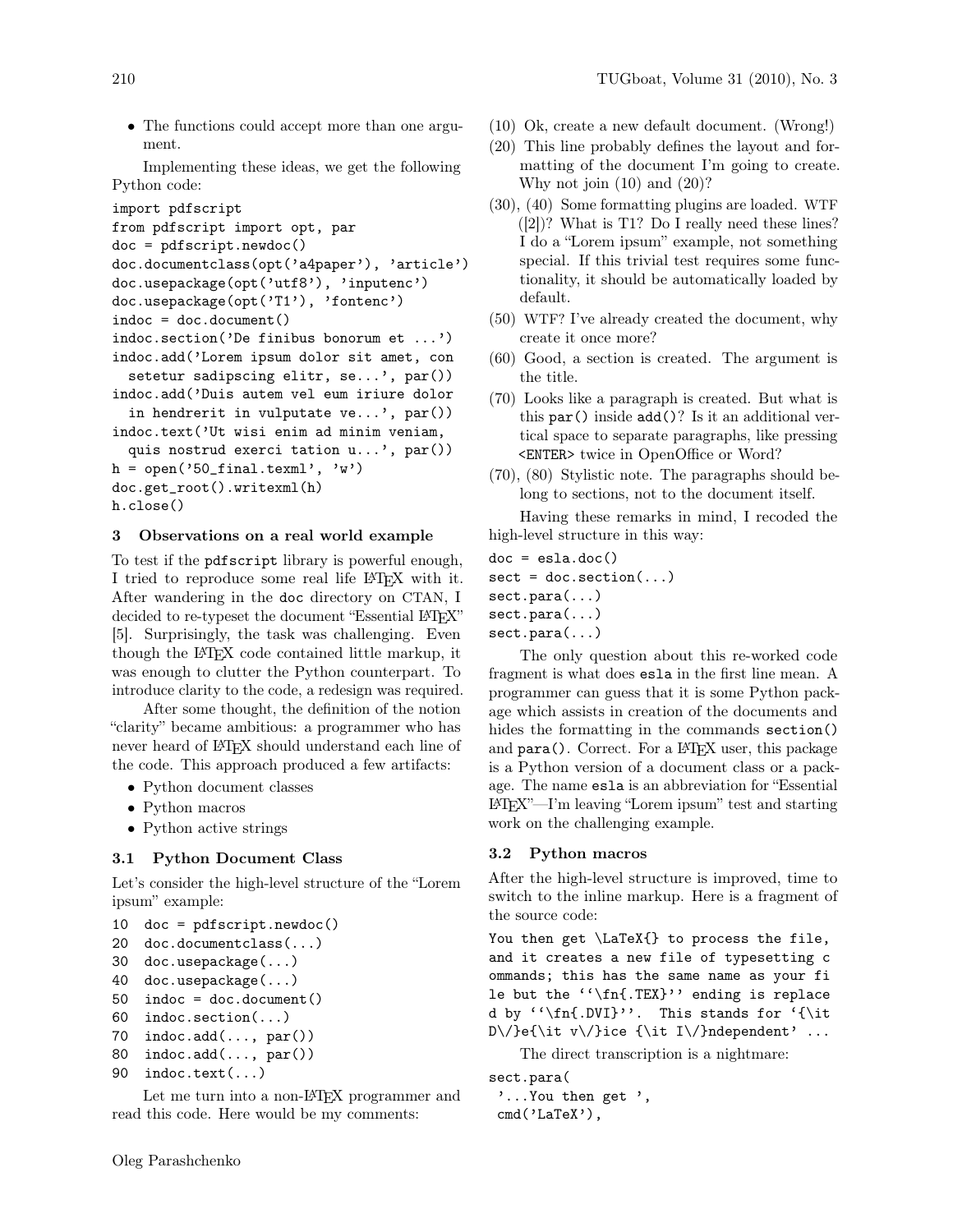```
' to process the file, and it creates a
 new file of typesetting commands; this
 has the same name as your file but the',
verbatim' (''),
cmd('fn', ' . TEX'),
verbatim("''"),
' ending is replaced by ',
verbatim(''''),
cmd('fn', '.DVI'),
verbatim("''"),
'. This stands for '',
group(cmd('it'), 'D', verbatim('\\/')),
'e,
group(cmd('it'), 'v', verbatim('\\/')),
'ice ',
group(cmd('it'), 'I', verbatim('\\/')),
"ndependent' ...")
```
Switching back to code review mode:

- The command LaTeX probably produces the logo.
- The lines with fn and it produce some formatting. But why is the usage different? fn has an argument, and it is enclosed in a group.
- Well, I think it switches to another formatting forever and the group limits this forever. But the construction \/ makes no sense to me.
- There is too much repetition, I don't like to code that way.

Unifying the fn and it interface, hiding the details and removing the repetitions, we get a better result:

```
sect.para(
 '...You then get ', cmd('LaTeX'),
 ' to process the file, and it creates a
 new file of typesetting commands; this
 has the same name as your file but the',
 fn('.TEX'), ' ending is replaced by ',
 fn('.DVI'), '. This stands for '',
 it('D'), 'e', it('v'), 'ice',
 it('I'), "ndependent', ...")
```
The functions fn and it can be considered as macros, which are expanded in Python, not in LATEX itself. Incidentally, pdfscript implements the \let\def=\undefined idea of Jonathan Fine [\[1\]](#page-4-4).

## 3.3 Python active strings

There is still an inconvenience. What's easy in LATFX:

```
\ldots before \ldots \LaTeX{} \ldots after \ldots
```
is being written in Python as:

```
sect.para('... before ... ',
          cmd('LaTeX'),
          ' ... after ... ')
```
For one time use, it is ok. But when we have several LATEXs in a paragraph, the code looks spaghettiish, syntactically overcomplicated. A simple solution is to let the computer do the low-level job. We can write a function subst\_latex, which finds the entries of the substring LaTeX in the source text and substitutes them with the corresponding commands. With help of this function, the code can be simplified: sect.para(subst\_latex(

 $\ldots$  before  $\ldots$  LaTeX  $\ldots$  after  $\ldots$  '))

Nearly all the paragraphs of "Essential L<sup>AT</sup>FX" contain the logo, therefore it is logical to redefine the function para, asking it to call subst\_latex automatically. The final code is:

#### sect.para(

'... before ... LaTeX ... after ... ')

In this code, the string LaTeX can be considered as an active string (by analogue to the active characters), expanded in Python.

At this point, the code does not use pdfscript at all. Instead, it communicates only with the esla package, which encapsulates not only the formatting details, but also the details of PDF generation.

#### 4 API reference

The previous sections have given enough examples to demonstrate how to use the pdfscript library. Here is a more formal description.

For brevity, instead of fully qualified names like pdfscript.something I use simple something.

## 4.1 Module functions

## TeXsubdoc newdoc(arg1, arg2, ..., argN)

Creates a new in-memory document. If there are any arguments (of type string or TeXsubdoc), they are added to the document. The parts of the documents are constructed with the following functions:

| TeXsubdoc cmd(name, $arg1$ , $arg2$ , , $argN$ ) |                               |  |  |
|--------------------------------------------------|-------------------------------|--|--|
| TeXsubdoc env(name, arg1, arg2, , argN)          |                               |  |  |
| TeXsubdoc opt                                    | $(\text{arg1, arg2, , argN})$ |  |  |
| TeXsubdoc parm                                   | $(\text{arg1, arg2, , argN})$ |  |  |
| TeXsubdoc group                                  | $(\text{arg1, arg2, , argN})$ |  |  |
| TeXsubdoc text                                   | $(\text{arg1, arg2, , argN})$ |  |  |
| TeXsubdoc verbatim (arg1, arg2, , argN)          |                               |  |  |

These functions create the corresponding elements in TEXML. The library does not validate whether a combination of functions makes sense. Notes on the functions:

- cmd and env require at least one argument (of type string), which is the name.
- String arguments of cmd are wrapped with implicit calls of parm.